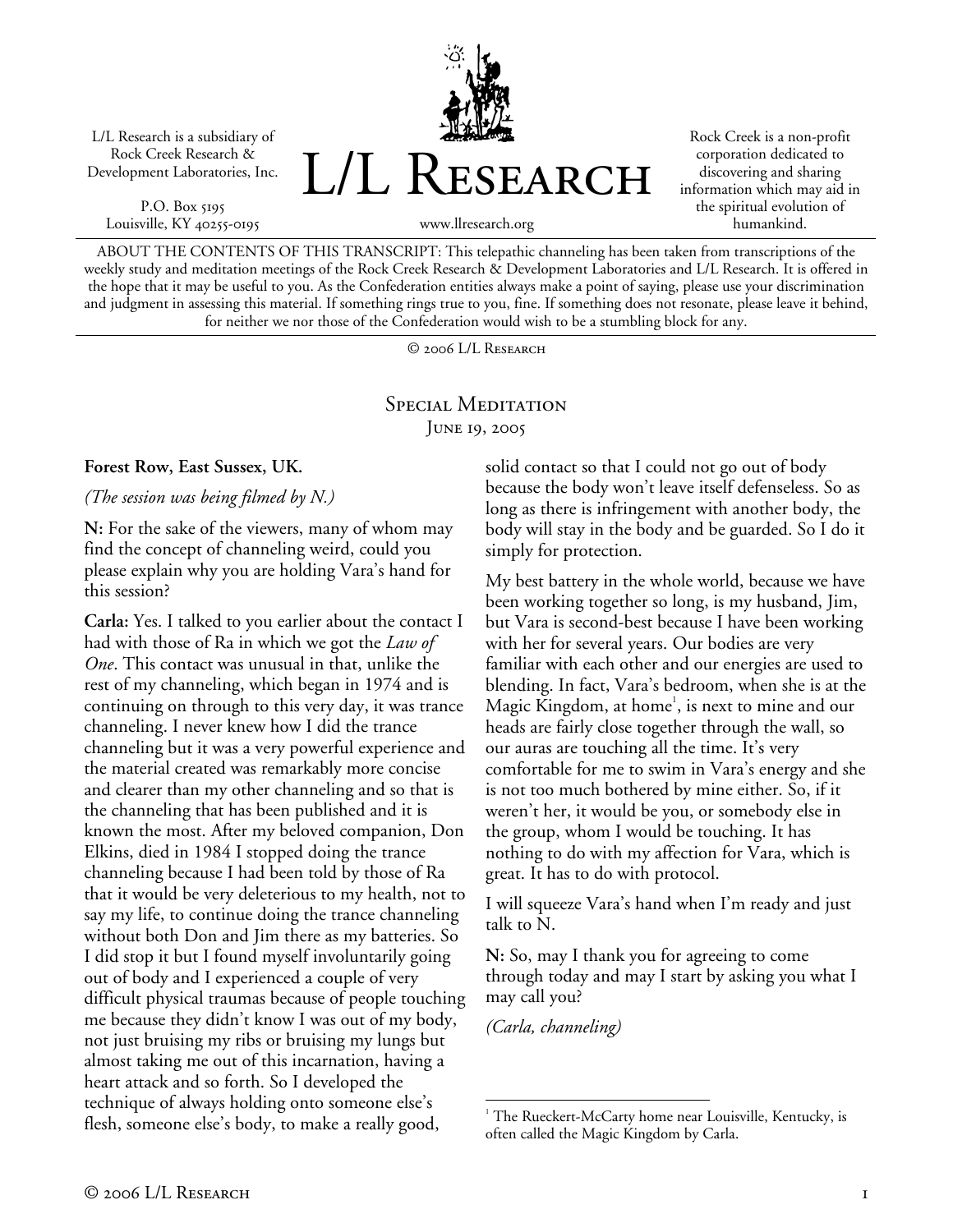We are those called Q'uo. We greet you in the love and in the light of the one infinite Creator, at Whose service we come to you this day. May we thank you for the great privilege of being asked to share our thoughts with you at this time and for the beauty of your circle of seeking, for to us, each of you is as beautiful as a gem. The colors of your energy are quite lovely. The way they interweave as you create this sacred circle of seeking humble us.

We would ask one thing of each of you, and of all who hear this voice, before we begin. And that is that each who hears takes responsibility for discriminating between those things which we may say that constitute helpful resources for you at this time and those things that somehow miss the mark and are not ringing true to you. If what we say does not resonate to you, we would ask that you lay it aside without a second thought, for we would not be a stumbling block before you or infringe upon your free will in any way. Thank you for this consideration

**N:** We are making a film called, *"Time of the Sixth Sun,"<sup>2</sup>* in the hope of helping to awaken more souls to the planet. I'd like to ask what would the message be from your dimension, from your density, direct to the viewers who will be watching this film? What would you want communicated to them?

We are those of Q'uo, and are aware of your query, my sister. We would say to the people of your planet that we and you are creatures of a certain kind. That kind is love.

We would say to you that all of us and all of creation are one thing, and that one thing is love. What does this word mean to you? How do you feel to express the truth of that word? Can you come into some sense of identity with the quality of unconditional love?

We would say to you that we have heard you. We have come to speak with those who wish to accelerate the rate of the evolution of their mind, their body, and their spirit. We hope to give you

thoughts concerning aspects of this journey of seeking the truth of life that may be helpful to you.

We come to tell you that you are not alone, that guidance is all about you, not only in the voice of instruments such as this one but in the voice of everyone who you meet, in the creation of the Father, in yourself, and in the moment.

May we answer you further, my sister?

**N:** We have previously received some channeled information about the nature of light for this film and I found this really, really helpful. I'd like to ask if you have anything to say to me about that quality and about the nature of how we use light, color and sound in this film?

We are those of Q'uo, and are aware of your query, my sister. We would say to you that your tendency to look for the dappled light that is streaming through the natural branches of the trees, shrubbery and so forth of our natural environment is very wise, my sister, for you are joining the dance of creation. You are asking.

You have spoken of elders in your conversation previous to this channeling session. You are calling forth the elders of the natural or second density. These entities have a great deal to offer to light itself. For light can be, as you have said, an illusion. It can also be quite false. But that light which is filtered through a natural environment like branches and leaves is that light which has been softened and yet not silenced. It has been colored and yet not created as false. You have invited the cooperation of a very powerful source of love and wisdom. We would encourage you to continue in your seeking for, may we say, the right light, feeling your way not only with your eyes or with your instruments but also with your heart.

May we answer you further, my sister?

**N:** I want to ask you about sound and about the key role that sound plays in the transformational process of humankind in the past, present and future.

We are those of Q'uo, and are aware of your query, my sister. What an interesting question you ask us! You delight us! The quality of sound is, in and of itself, sacred. Sound is produced in a certain medium and that medium is the wind or spirit. So all sound, developed or undeveloped, retains and expresses various aspects of divinity or sacredness. Indeed,

 $\overline{a}$ 

 $2^2$  This film is a groundbreaking story enclosing a documentary involving dozens of people who are aware of information indicating that our planet is moving through an enormous period of transitions and are attempting to help the planet make that transition safely as well as trying to help people who are interested in transforming themselves along with the planet to do so.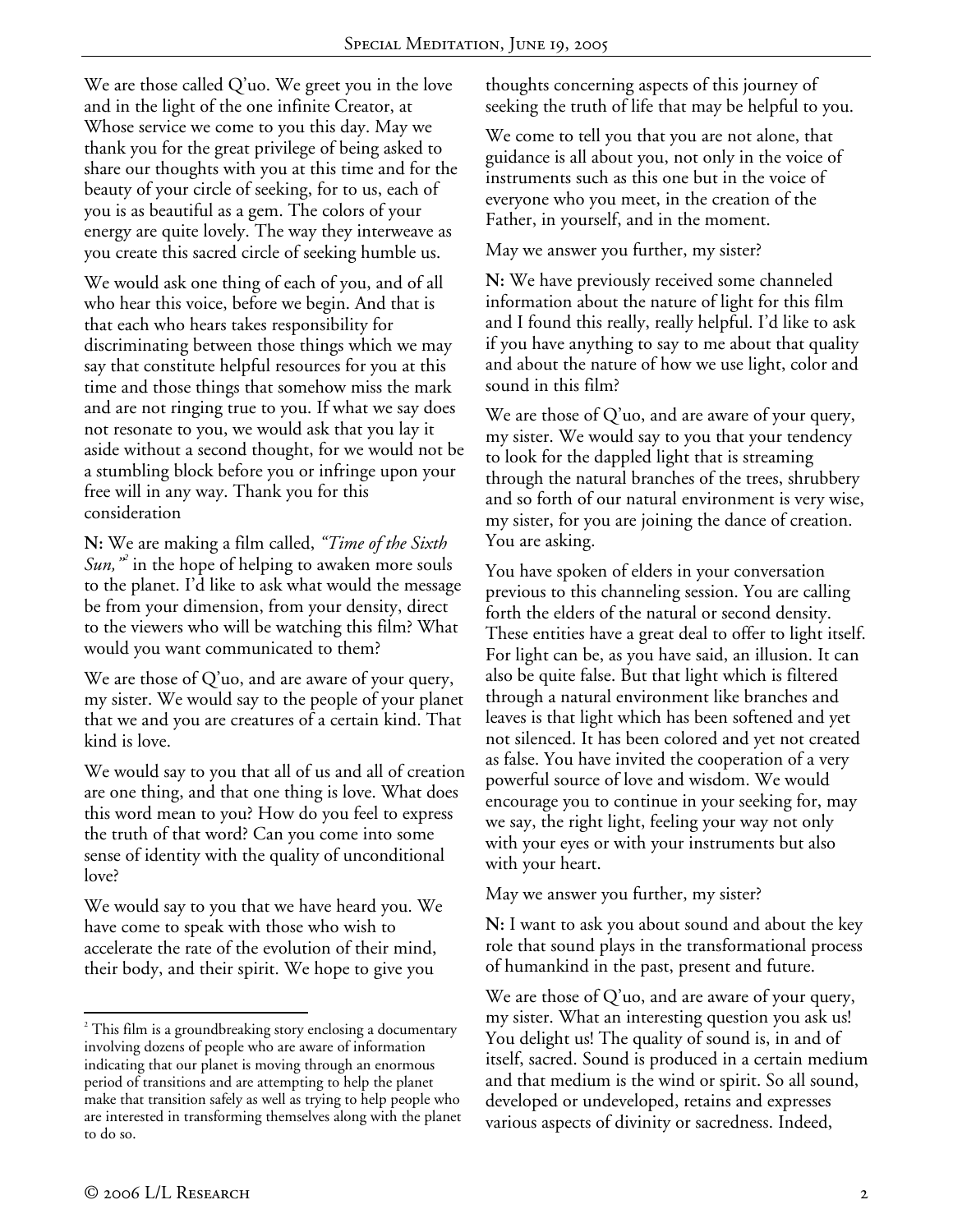there are sounds and combinations of sound that are like keys that unlock dimensions of what this instrument would call the inner and outer planes and open doors that are otherwise shut.

The world of sound, then, is a temple, a temple unrestrained by the ideas of humankind. When moving into pure tone or sound, one is moving into a world where there is great healing, power and a potential for transformation. Sensitivity to and response to the quality of sound is therefore a tremendous asset for one who wishes to create a magical instrument that will move people's hearts. Perhaps you may have noticed that when people stop talking and begin singing, their ability to open their heart and to lift away from the limitations of the intellectual is greatly enhanced. Indeed, each entity is an instrument and each breath is an indication of the kind of instrument that you are as a human being. You are a wind instrument and you are played by spirit. May the sounds that you make to each other be those of kindness, compassion, honesty and truth.

## May we answer you further my sister?

**N:** We have made a courageous leap in the past few weeks in taking this film from a documentary style to that of a full-length feature film where the main protagonist is a highly evolved being who strikes up a relationship with an unusual young boy. They guide us through the film, meeting and talking to elders along the way. Can you clarify for me whether we are on the right track introducing a story line?

We are those of Q'uo, and are aware of your query, my sister. We smile through this instrument because we hear through this instrument's ears the barking of the dog<sup>3</sup> [representing] the craziness of the world around that has keyed into this conversation and is commenting in its own way.

As you can see from all the conversation, when you bring in a story, you bring in a magical and mischievous spirit. The question for you is whether you wish to have that mischievous spirit! For we guarantee to you that the story shall tell itself with its own mischief and its own magic and you shall not be in entire control of this process.

We cannot say to you whether this storytelling is a good idea. It is entirely a product of your own discernment and judgment. We can say to you that in choosing to tell a story you join a very long line of wise, magical people who have decided to access the realm of the archetypal by parable rather than by discussion. We encourage you to be fearless as you proceed to use your discrimination and your heart in the unfolding of this purpose that you have chosen. We encourage you to trust yourself and to have faith, absolute and unwavering faith, in yourself.

May we answer you further, my sister?

**N:** Could you talk to me about how you see the importance of this genre of filmmaking when the media in our society seem so intent on sending us into a permanent sleep with their choices of programming, rather than awakening the masses?

We are those of Q'uo, and are aware of your query, my sister. We find in this instrument's mind a great deal of agreement with your judgment concerning this matter. We would say that this created situation is part of a concerted effort of the "dying dragon" this instrument spoke of earlier, of governmental and international sources of control, to "dumb down," as this instrument would put it, or to keep asleep the entities of this planet. We would say to you that you are choosing to attempt to create a teaching instrument for those who wish to listen and those who wish to learn. We would ask you what better thing you could do to increase the harvest at this time than create an instrument of inspiration and information? We ourselves are extremely well aware of the near impossibility of creating truth without distortion through the medium of language and yet, in our desire to be of service to the one infinite Creator, our expression of being at this time is wrapped up in this communication.

## May we answer you further my sister?

**N:** Earlier I spoke about a transcribed channeling from Hatonn in 1974 where they said that most on our planet were like children in the evolutionary sense of the vast universe and that children will never understand [those things] of which we speak, however we phrase it, prepare it, or wrap it up to look pretty. So therefore we must focus on searching out the adults, again in the evolutionary sense, those that are seeking. I ask this question in regard to our film again. Should we target the adults as our optimum audience, those that will understand and

 $\overline{a}$ 

<sup>&</sup>lt;sup>3</sup> Somewhere in the neighborhood of the Brinch-Haghighi home where this channeling session was filmed, a dog suddenly began barking hysterically, creating a very noisy background noise.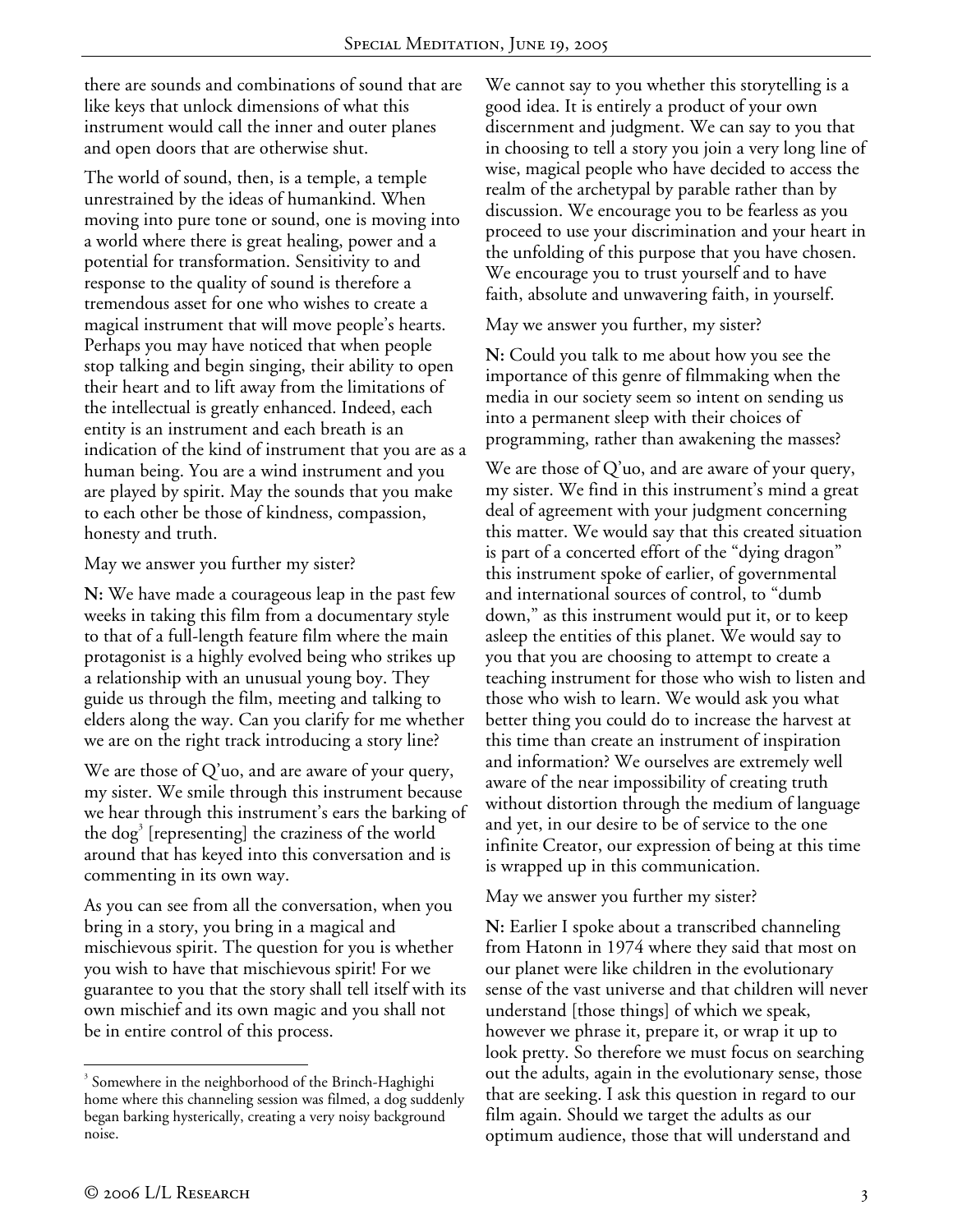$\overline{a}$ 

use this information as a learning tool, rather than an awakening tool to those asleep who resist awakening?

We are those of Q'uo, and are aware of your query, my sister. We find that although we would love to serve you, we are not able to address this question for you. When you plant a seed, it is as it is. Its habit, its form, its bloom and its harvest are all present to see. We perhaps could ask you if you feel that the seed of your film concerns itself with the environment in which it shall grow?

May we answer you further, my sister?

**N:** I'd like to ask you, if the truth of love becomes more obvious in the higher vibration now coming through on our planet, is the experience of love amplified with the higher frequencies? And how might we see that visually in a way that is not cloaked by illusion?

We are those of Q'uo, and are aware of your query, my sister. In many ways entities are seeing the miraculous occur every day and are simply becoming used to seeing the miracles. There have been many new forms of healing which have become mainstream among your peoples, at least within this instrument's environment. There are those who have been able to develop methods of healing that have to do with the touch of one entity to another. There are methods of healing which employ sound. There are methods of healing that employ subtle forms of energy such as the Reiki energy, as this instrument would know it, where miracles have occurred and this is taken as simply another form of healing, such as the healing of an illness that occurs from taking a medicine. Perhaps more than any other form of visible sign, we would suggest that which occurs among peoples when they change their minds. People have been increasingly more able to take hold of their minds and change them; to choose with power to speak their truth. And for them the world has changed.

The difficulty with many of these entities is that then they wish to create, around this new-found beauty of truth, a structure by which they may teach others the same thing and then be teacher of this. They have hardened their truth, which is entirely subjective, into a new form of dogma, which in the end is as dead as the husk that is broken when the seed sprouts.

May we answer you further, my sister?

**N:** I have a question around the heart and love. My concern for the film is obviously whether it is visual. What does love look like? Does the opacity change? Are the colors different? As for myself, I imagine colors that don't exist on our three-dimensional plane and it is for me to get that over to the audience. So what else can you tell me about what love looks like?

We are those of Q'uo, and are aware of your query, my sister. How accurate you are, indeed, to make the comment concerning the difference between third-density and fourth-density color. Many of those who have gone through awakening moments of realization, many of those who have gone through initiation in the sacred mysteries, as this instrument would call white ritual magic, have had these moments of seeing what this instrument would call the golden orb.<sup>4</sup>

The experience of color in fourth density is different enough that it is as though you were, in the third density of consensus reality, in a black-and-white movie and suddenly walked out into the colored natural light. Color, like everything else, is alive in the creation of love. It is not held into limits by the physical limitation of the physical vehicle of your  $s$ pecies. $5$  Therefore, it flows like a river. It has dimensionality rather than being a flat perception.

To achieve that quality you have most well chosen this dappling effect of the sunlight filtered through the elders of beech, oak and maple. It creates that quality of moving, so that colors can be seen to be streaming, beaming and living. This is the quality that you wish to capture. This is the difference. Certainly if you could photograph fourth-density color it would be a powerful, poignant experience in which colors seem to get incredibly intensified as well as being living and moving.

 $4$ <sup>4</sup> The Q'uo source is probably referring to the Golden Dawn initiation, which is a specific event within the so-called Order of the Golden Dawn which has had a checkered career. In its positive aspects it has offered a powerful structure within which many have studied and learned. In its negative aspects it has sowed many seeds of confusion, in the opinion of Carla, who has studied the history of this material and its various and varied adherents.

<sup>5</sup> Carla: I believe they mean that the optical limitations of the human eye cannot see beyond their limitations.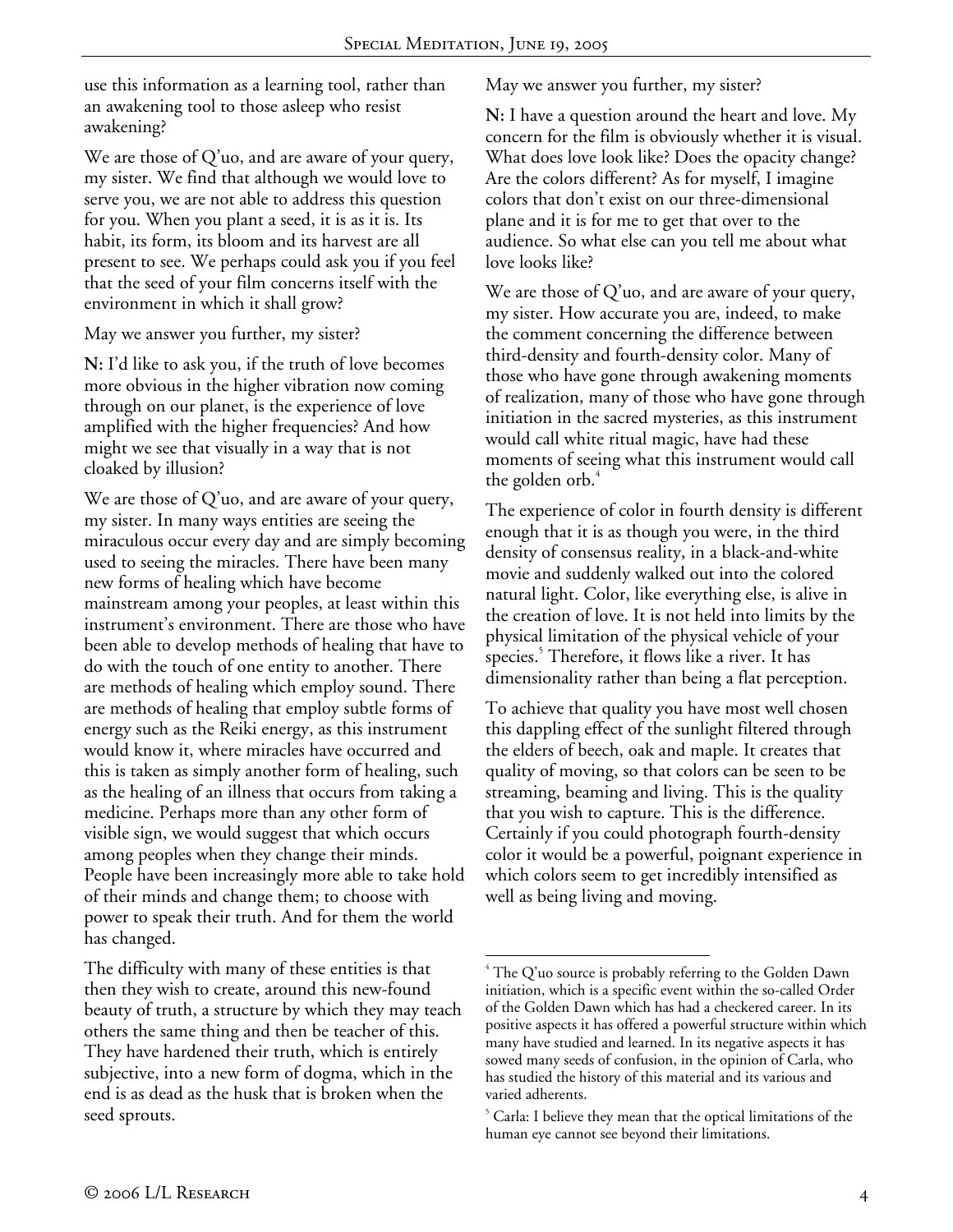We believe that there are many unseen and, shall we say, mysterious ways in which each aspect that is mechanical or technical can be enhanced by the devas or spirits of all of those entities whom you interview and all of those places that you choose to hold those interviews, so that you are in fact receiving a great deal of assistance in creating magical and enhanced qualities in your filming. By the purity of your focus, you create the capacity of your machines. You use their lenses to see what you feel. May we thank you for the love for which you have brought to the creation of this instrument of teaching, sharing and learning! It is a blessing for us to share with you at this time.

Is there a final query at this time?

**N:** Yes, my last question is this. When sound reaches a certain harmonic or frequency, as indeed was practiced many hundreds of years ago, does it reach a point along the vibrational scale where sound becomes light becomes color until it finally reaches the place where healing takes place?

We are those know to you as Q'uo, and, my sister, we would be happy to attempt through this instrument to speak of things of which she has does not know.

You are working at a certain place in the inner planes which we can only describe to you as the point of the capstone of the pyramid where energy changes from one kind to another. You are attempting to catch the spiraling upsweep of the light/love vibration as it moves from what we can only offer through this instrument as the final point of the indigo-ray center, where it spirals into fire and becomes the time/space continuum of the dimension or density of love.

Further, you have attempted to combine the work that you have done that enables you to be a catalyst for healing at this particular and precise time with an energy that is within the heart.

Now, in terms of this instrument's vocabulary, we can then say that you are working with the combination of the energy of the open and sacred heart, as it creates a crystalline-like effect of spreading out the light or the sound or the vibration or the mystery, so that an entity to be healed can live, dwell or experience for that momentary time in that environment, with your ability to hold in a steady state the point between space/time for the

physical world and time/space for the metaphysical world. This creates a flavor or a kind to your ability to act as a catalyst for healing in which the person is not simply healed by his own choice, choosing a less distorted balance in mind or body or spirit or any combination of those, but also in which that entity can choose to spiral with that energy into that point at which he may gaze upon that world of the fourth density and, in complete freedom, if he wishes, to choose to take a part in being in that environment, thus bringing heaven to earth, within the momentary point of sound, vibration or mystery, which is the environment which you have created.

May we answer you further, my sister?

**N:** I have one more question on which perhaps you can give me guidance. It concerns more my world than your world. How am I most likely to find the full funding for this project or some advice that might help me in that area?

We are those of  $Q'$ uo, and are aware of your query, my sister. May we say that this instrument has also asked us this question and we are as hopeless answering her as we are in answering you. However, we ask that you have faith and that you know beyond a shadow of a doubt that what needs to occur for the manifestation of this idea shall be as you need it to be when you need it to be.

In a word, our answer is, "No." We can say nothing helpful except that all is well. Go forth in faith. Visualize what you need very precisely and then, my sister, realize that you have created a thing, for thoughts are things. Let it take wing! Let it work within itself, as this instrument has been studying.<sup>6</sup> Do not hold it to yourself and repeat over those things that you need. But, each day, form one complete visualization. Ask with all your heart. Then release it.

Did the one known as Jesus the Christ not say to pray, "This day, give us our daily bread"? It is important to keep the focus local, to keep the moment [as] that moment which is present and yet

<sup>1</sup> 6 Carla and Vara had been reading from a little book entitled *Handbook for the New Paradigm; A Personal Message for You*, no author given, published by Bridger House Publishers of Carson City, NV, and that book puts forth the concept that a "thought released to act upon itself will return in manifestation glorified and in a form more magnificent than the limited, focused mind can imagine." (Quoted from page 5 of that book.)